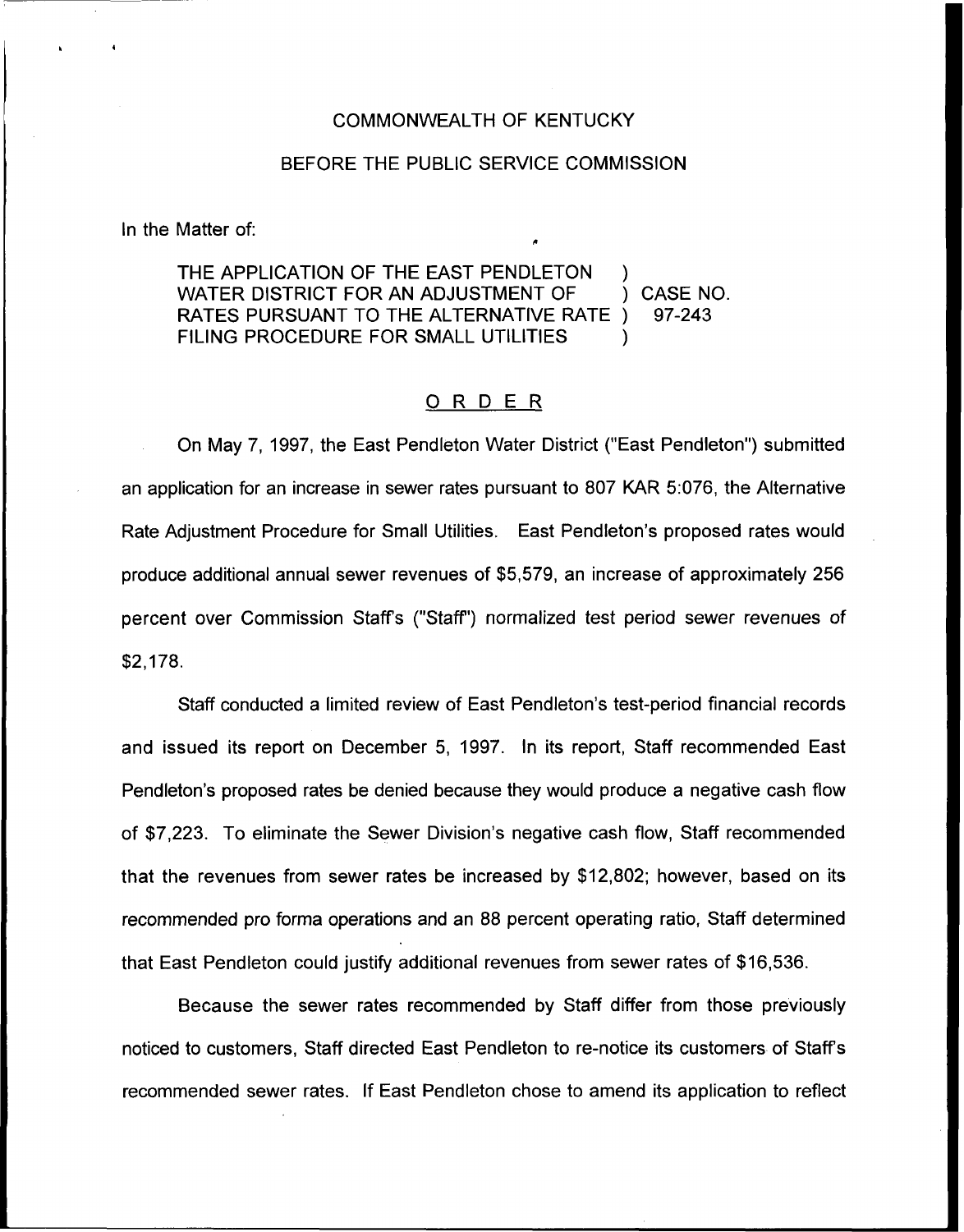the sewer rates it could justify, Staff recommended East Pendleton be required to notify its customers of the amended sewer rate proposal.

In its December 5, 1997 Order, the Commission requested that all parties submit written comments on the Staff Report within 10 days from the date of the Order or 90 days from the date the application was filed, whichever is later. On December 11, 1997 East Pendleton submitted a request for an informal conference to discuss the Staff Report recommendations, which was subsequently held on February 17, 1998.

East Pendleton filed a motion on February 19, 1998, requesting the Commission approve the break-even rate contained in the Staff Report and allowing the justifiable rate to become effective one year from that date. According to East Pendleton, increasing the sewer rates to the justifiable rate would result in a 794 percent increase, which would place a financial hardship on its ratepayers. The gradual phase-in of the sewer rates would lessen the financial impact and allow the ratepayers to adjust to the tremendous changes in the sewer rates.

The Commission, after considering the evidence of record and being otherwise sufficiently advised, finds that East Pendleton's proposed plan to gradually increase its sewer rates over one year is reasonable and therefore should be accepted. It further finds that East Pendleton's proposed plan will allow sufficient revenues for East Pendleton to meet its operating expenses, and provide for future equity growth, including provisions for servicing its debt.

 $-2-$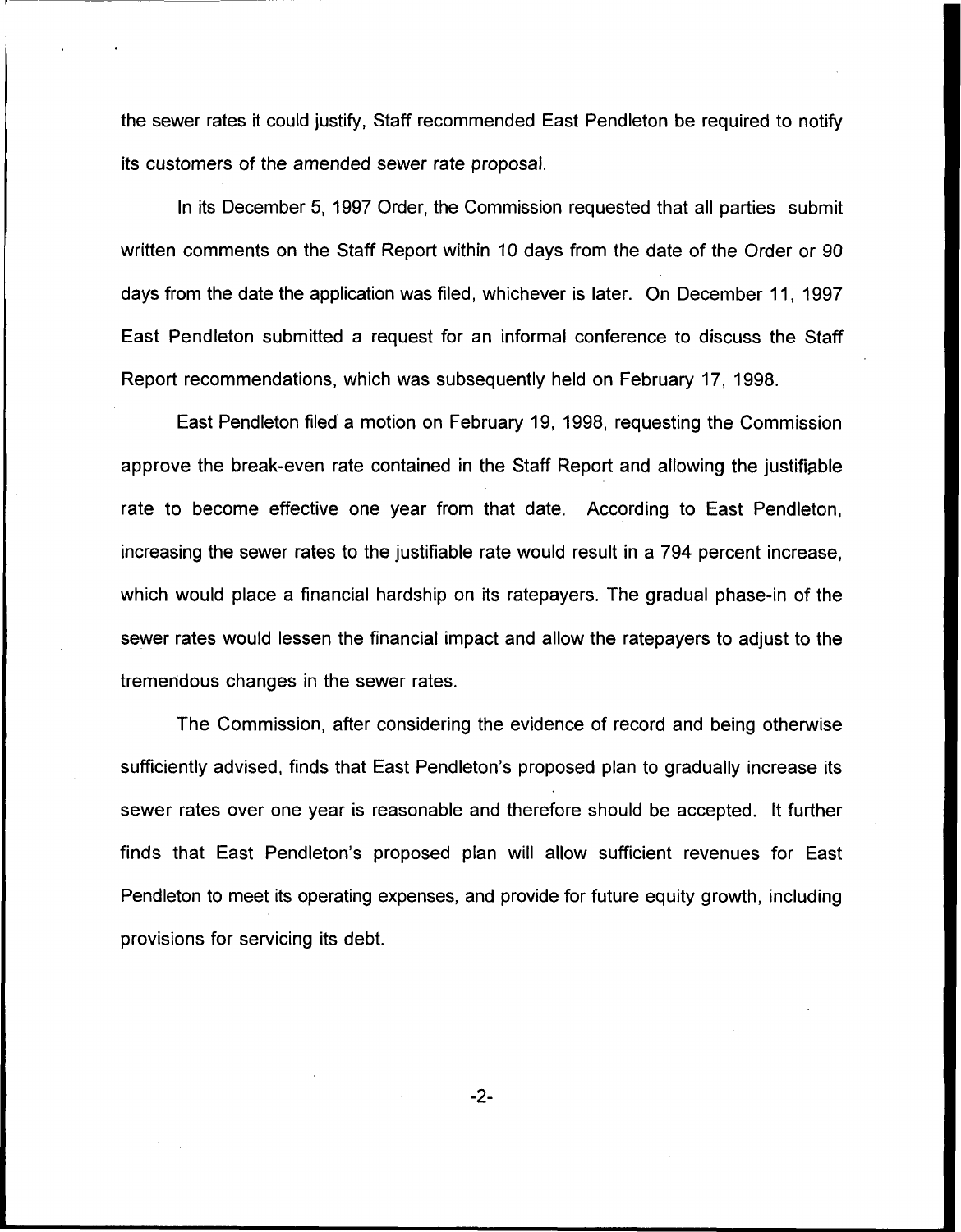IT IS THEREFORE ORDERED that:

1. The recommendations and findings contained in the Staff Report are adopted as the Commission's findings and incorporated by reference as if fully set out herein.

2. The rates proposed by East Pendleton are approved for sewer service rendered by East Pendleton on and after the date of this Order until Staffs recommended rates become effective.

3. The rates contained in Appendix A will produce gross annual water revenue of \$14,990 which the Commission has found to be fair, just, and reasonable, and therefore those rates are approved for service rendered by East Pendleton 30 days from the date the sewer customers have received notification of those rates.

4. Within 11 months from the date Staffs recommended rates are effective, East Pendleton shall notify its sewer customers of the justifiable rates and 30 days from that date those rates shall become effective.

5. If the Sewer Division's operating conditions change within the <sup>1</sup> year period (i.e., increased level of customers, etc.) East Pendleton shall inform the Commission of these changes and inform the Commission of the status of placing the justifiable rates into effect.

6. If the Sewer Division's net income is negative in any future year it shall include in its PSC Annual Report for that year a brief description of any unusual events which contributed to the net loss, an explanation of whether its rates are adequate or inadequate, and how it intends to address potentially inadequate rates.

-3-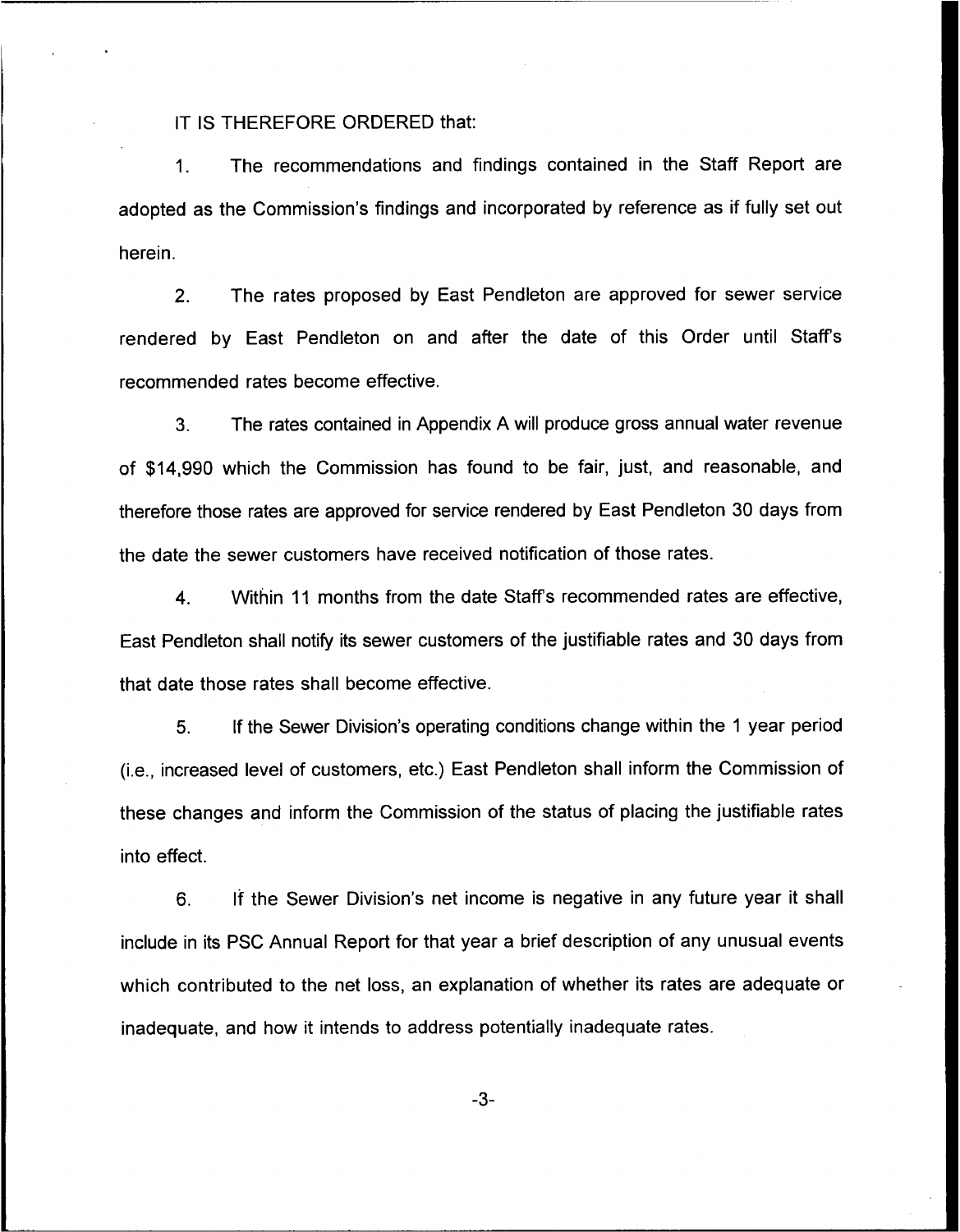7. Within 30 days of the date of this Order, East Pendleton shall file with the Commission its revised tariffs setting out the rates approved herein.

Done at Frankfort, Kentucky, this 2nd day of March, 1998.

# PUBLIC SERVICE COMMISSION

Chairmai

Vice Chairman

 $\mathfrak e$ ommi $\operatorname{s}$ sioner

ATTEST:

Executive Director